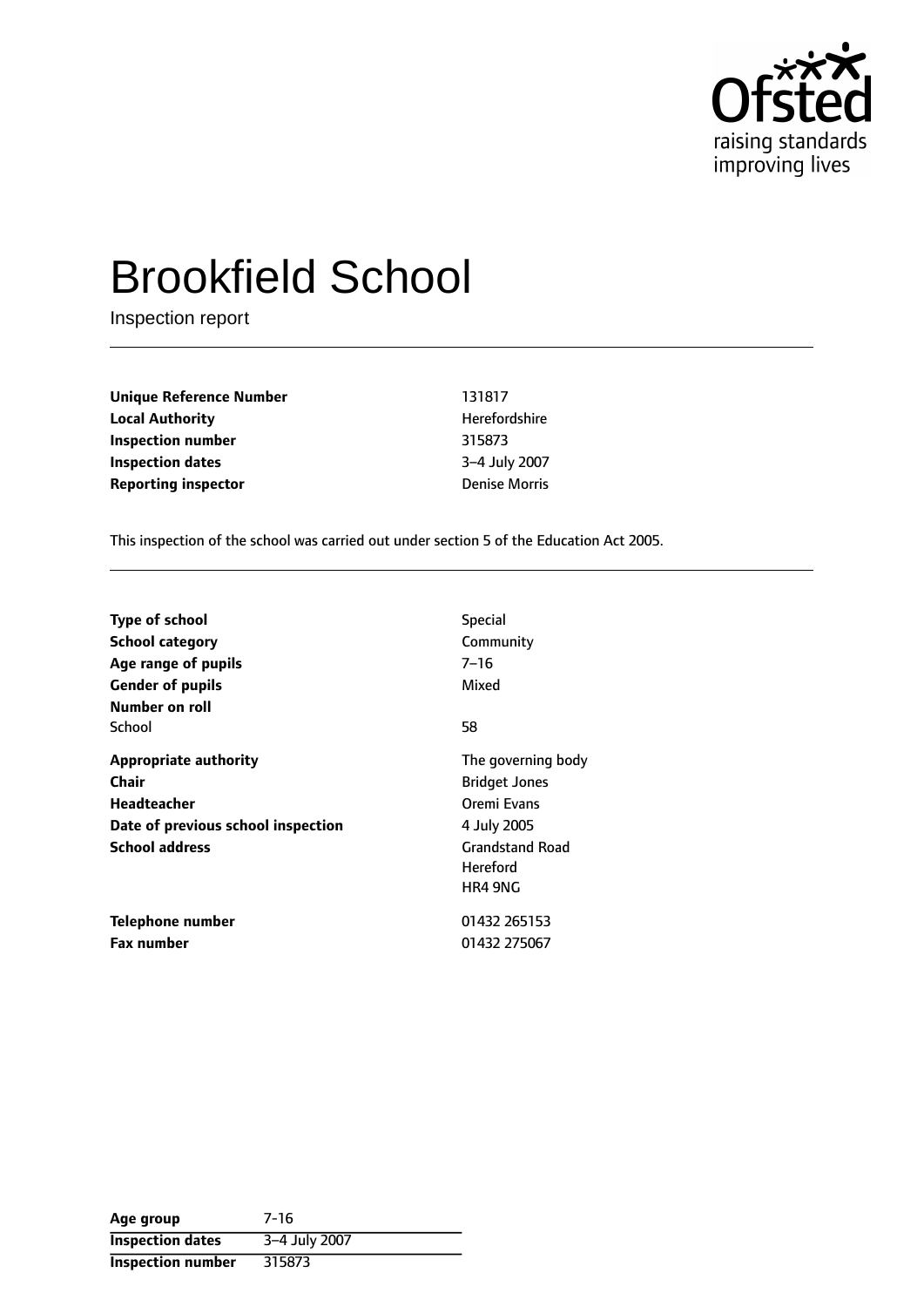.

© Crown copyright 2007

#### Website: www.ofsted.gov.uk

This document may be reproduced in whole or in part for non-commercial educational purposes, provided that the information quoted is reproduced without adaptation and the source and date of publication are stated.

Further copies of this report are obtainable from the school. Under the Education Act 2005, the school must provide a copy of this report free of charge to certain categories of people. A charge not exceeding the full cost of reproduction may be made for any other copies supplied.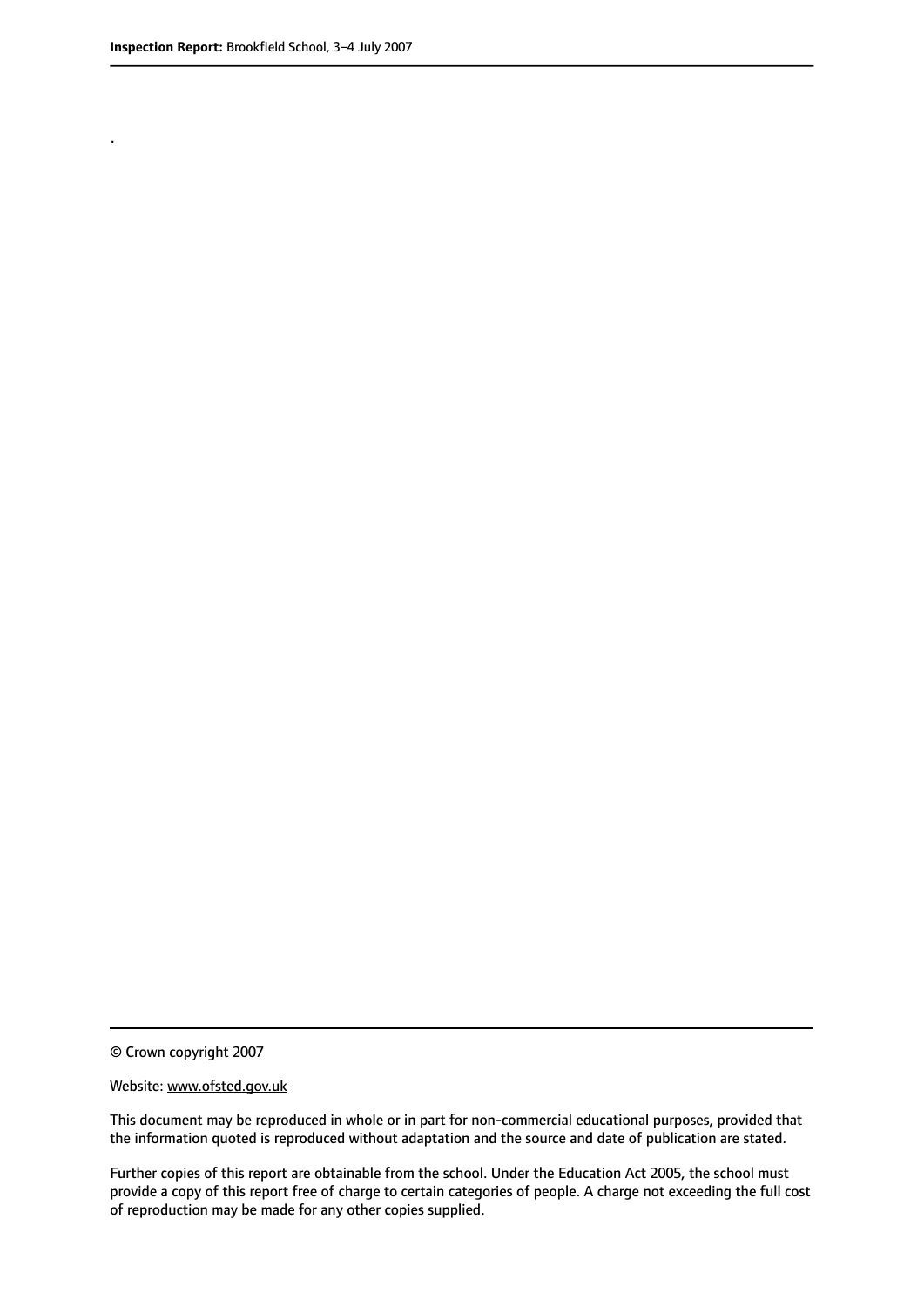# **Introduction**

The inspection was carried out by two Additional Inspectors.

## **Description of the school**

This is special school for pupils with emotional, social and behavioural difficulties (ESBD). All pupils have a statement of educational need and are White British. They are mainly boys with very few girls. The school has two separate buildings on the main site, one for primary and one for secondary age pupils. There is a satellite class known as the 'Arrow Group' for pupils who find attending school challenging. There is an intervention class for primary pupils. A high proportion of children are looked after. A few pupils who are dual registered attend part time. The school is working to become a specialist school for ESBD.

## **Key for inspection grades**

| Grade 1 | Outstanding  |
|---------|--------------|
| Grade 2 | Good         |
| Grade 3 | Satisfactory |
| Grade 4 | Inadequate   |
|         |              |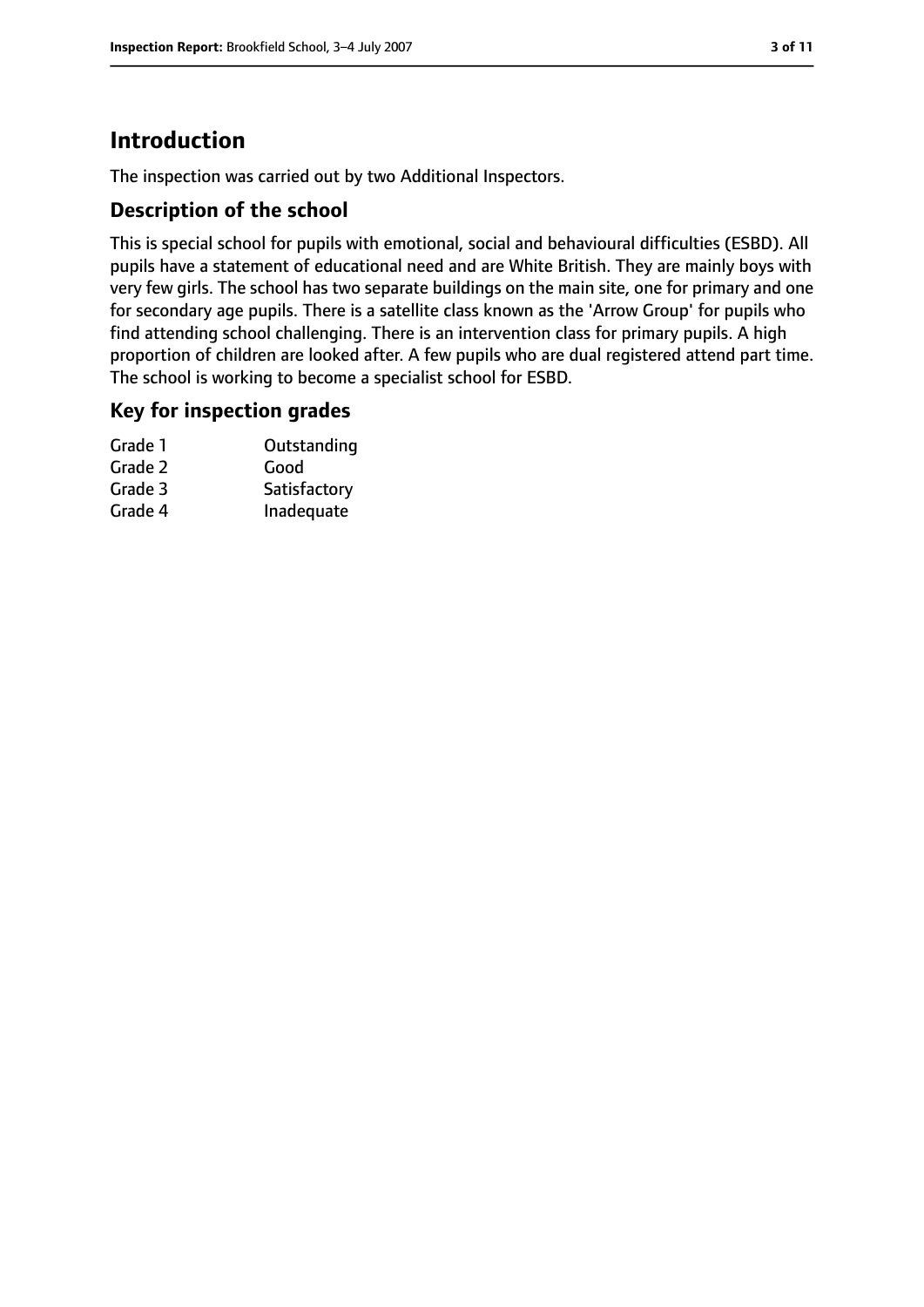# **Overall effectiveness of the school**

#### **Grade: 1**

This is an outstanding school for pupils with emotional, social and behavioural difficulties. It has many strengths. Excellent leadership by the headteacher has enabled the school to move forward at a fast pace. There have been many improvements since the last inspection. The headteacher has a very clear vision for the school now and in the future, a vision that is fully shared and supported by senior managers. The overall warm and welcoming ethos that they have created has resulted in excellent behaviour and in the pupils' excellent personal development. In this very caring atmosphere pupils' thrive because they are highly valued. The advances pupils make in learning to manage their own behaviour are outstanding and contribute significantly to the academic standards, which are rising. Governors are extremely supportive and knowledgeable about the school's strengths and areas for development. Consequently there is excellent capacity for further improvement. Pupils are polite and helpful. They care deeply about their school. This is particularly evident in the way the school is presented. The abundance of work on display shows how proud pupils and staff are of what is being achieved. Pupils say that they enjoy school and they attend regularly. Their awareness of spiritual, moral, social and cultural issues is high and their development in these aspects is good. They show good understanding of how to lead healthy lives by regularly participating in sport and by making healthy choices at lunchtimes. They are actively involved in local events and regularly raise funds for charities.

From low starting points, pupils' achievement is outstanding. They do well because of some excellent teaching and the good curriculum activities provided. By the end of each key stage in Years 6, 9, and 11 pupils show that they make at least good, and often outstanding progress and consequently they achieve broadly average standards in mathematics and science. Pupils who attend the off-site provision at the Arrow Group also make excellent improvement given their often very troubled starts. They have many high quality opportunitiesto explore the world of work, which prepare them well for their futures. The accommodation at the Arrow Group is poor and is not fit for its purpose. Standards are rising in English, mathematics and science. There are not always enough planned opportunities for pupils to use their literacy skills in subjects other than English. By the time they leave school in Year 11 all pupils achieve some accreditation in nationally recognised courses. Many go on to study successfully at college.

Pupils are exceptionally well cared for. Systems to keep them safe are rigorous and they are carefully protected from harm. High quality support is provided for pupils with learning difficulties and disabilities so that they achieve well. Individual education plans and behaviour plans are developed with pupils and regularly reviewed. Parents are extremely supportive of the school. Targets are challenging and almost all pupils exceeded their targets this year. The excellent new assessment and tracking system is a particular strength in helping staff to keep track of how well each pupil is doing and what they should be aiming to do next.

## **What the school should do to improve further**

- Extend opportunities for pupils to learn and use their literacy skills in subjects beyond English.
- Find ways to improve the accommodation for the Arrow Group.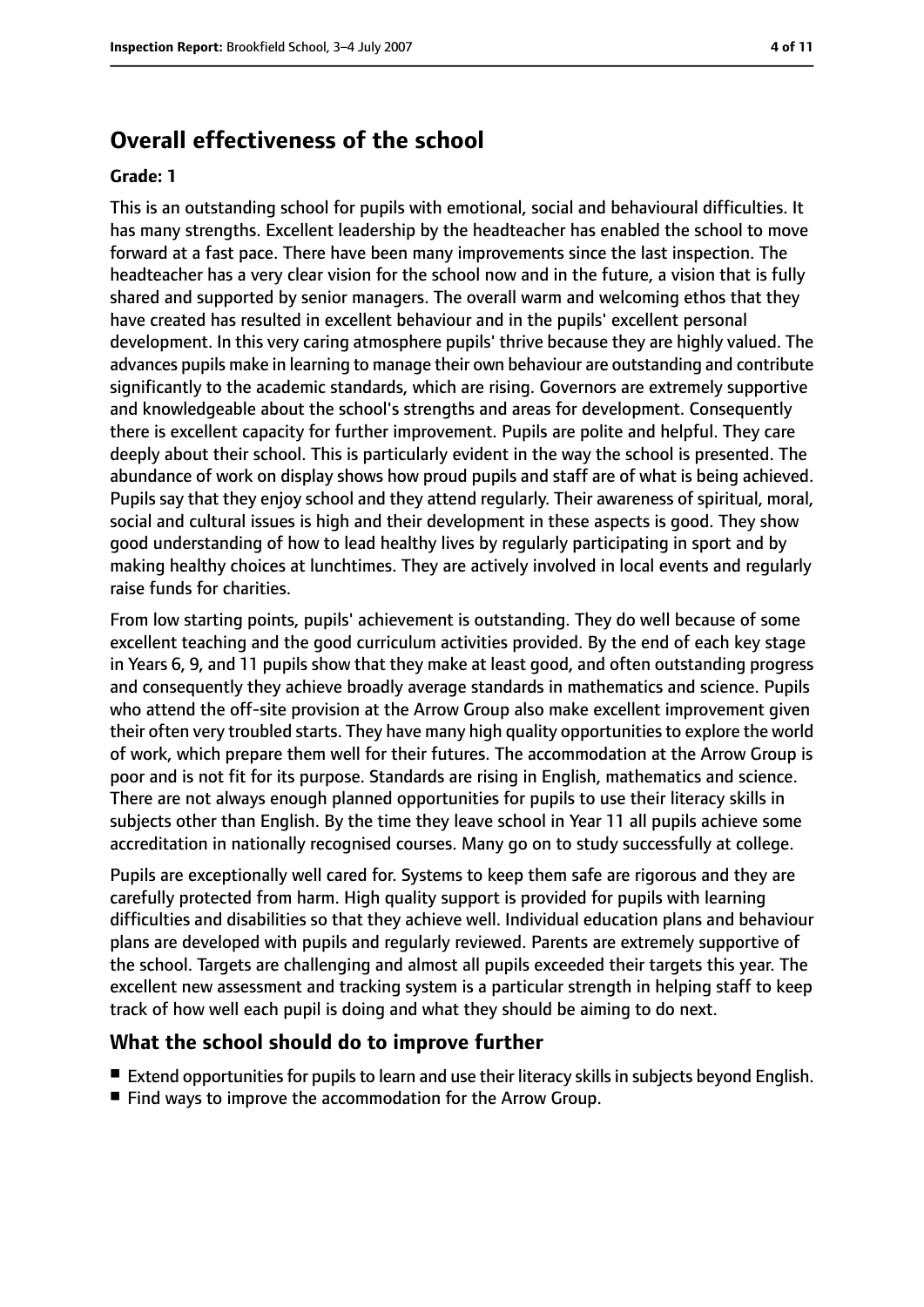# **Achievement and standards**

#### **Grade: 1**

On entry to the school almost all pupils have significant difficulties with learning so consequently standards are often well below average for their age. Many have been non-attenders in their previousschools. During their time at Brookfield almost all pupils achieve well with many making excellent progress. The achievement of all pupils in their personal development, particularly their behaviour, is outstanding. By the end of Year 6 many have caught up with past weaknesses in learning and achieve average standards in the national tests in mathematics and science. Pupils continue this good progress in Years 7 to 9 so that by the end of Year 9 many also attain average standards in mathematics and science in their national tests. In 2007, standards rose significantly. Five out of six pupils achieved above average standards in mathematics and all pupils who took the tests achieved average standards in science. Achievement in English is good and although standards overall are below average they are rising. All pupils in Year 11, including those who attend the Arrow Group, achieve at least one externally accredited academic or vocational qualification, such as Entry Level or GCSE by the time they leave the school, and most achieve more than this.

# **Personal development and well-being**

#### **Grade: 1**

The personal development of the pupils is outstanding. This is the result of excellent personal, social and health education teaching and the wrap-around care provided by the school. Pupils' spiritual, social, moral and cultural development is good with outstanding features in the social and moral strands. Pupils are able to express themselves creatively through a range of experiences. The impressive skills the staff use in supporting individuals and persuading groups to give of their best ensure that behaviour in and around the school is outstanding. The rewards system and the support pupils receive from staff are particularly appreciated. Pupils are eager to take on responsibilities, make informed decisions and communicate effectively. They routinely self-assess their own conduct. Attendance is good and has recently improved due to the concerted efforts by the school, for example by targetting and so re-engaging the Arrow Group pupils.

Pupils truly enjoy their school experiences. 'There is always something exciting happening,' commented one. They talk enthusiastically about life at Brookfield and, in conversation with inspectors, could not think of anything they wanted the school to do better. Excellent relationships exist between staff and each individual learner and there is an atmosphere of trust. The pupils feel safe, are safety conscious themselves and show excellent respect for their school environment. The school is an orderly community. Through the school council the pupils have a voice in how the school develops, they take many opportunities to fund-raise and to interact positively with the local community. They adopt healthy lifestyles through the high quality physical education (PE) offered and the excellent provision of healthy options at lunchtime.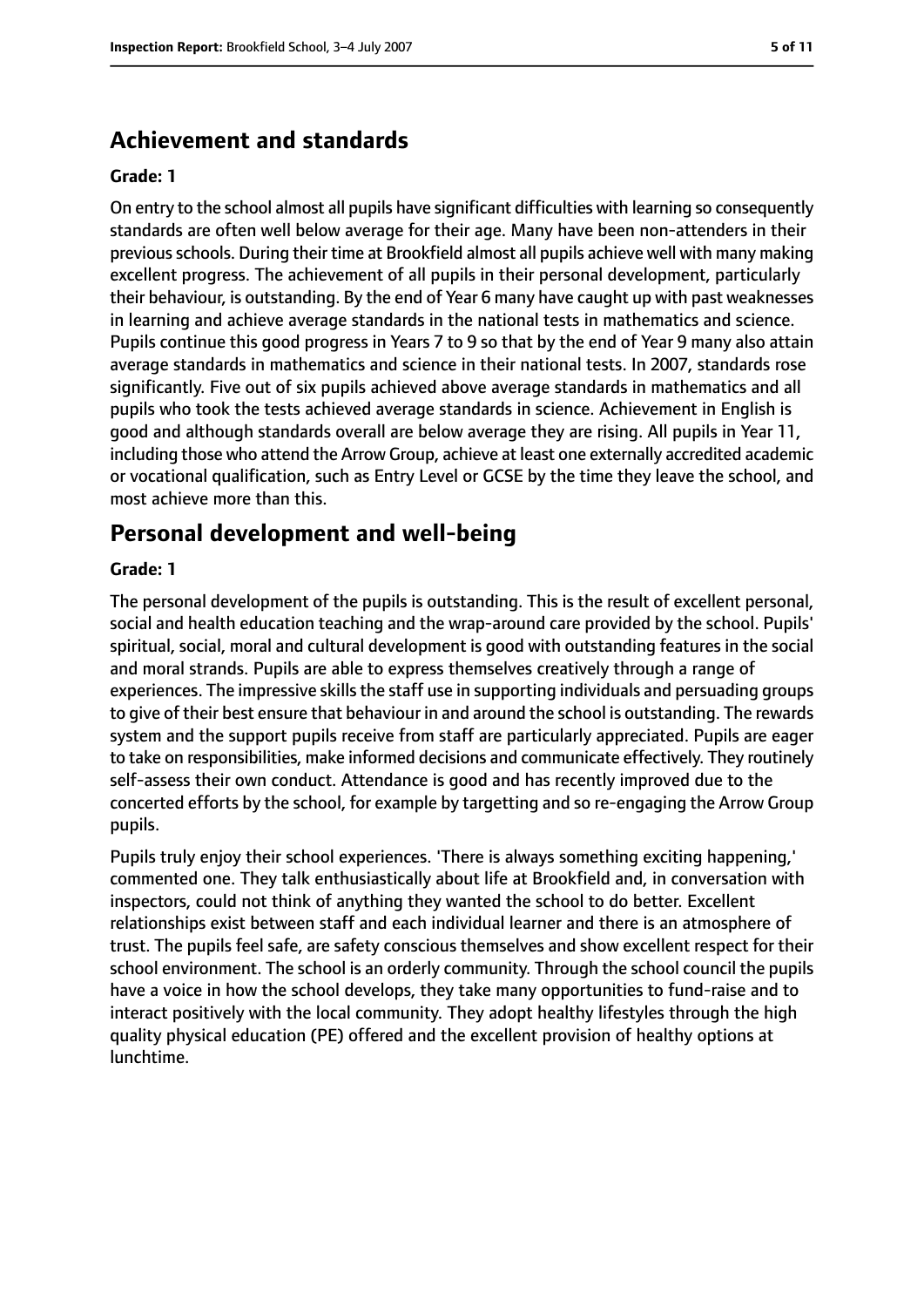# **Quality of provision**

# **Teaching and learning**

## **Grade: 1**

Teaching is at least good in all areas of the school and in many lessons is outstanding, leading to pupils making excellent progress. Teachers typically plan lessons well and make good use of information and communication technology (ICT) both to demonstrate learning and to enable pupils to present their work properly. Resources are used particularly well to provide visual clues that help pupils to concentrate, stay on task and learn effectively. Assessment is also used effectively to keep track of each pupil's progress and to determine what needs to be learned next. All members of staff follow the school's rigorous behaviour management strategies and because of this pupils know what is expected of them and their behaviour in lessons is almost always good; outstanding in this context. Relationships are very strong and teaching assistants play a valuable part in securing the success of the pupils' learning.

## **Curriculum and other activities**

#### **Grade: 2**

Action taken by the school has effectively improved provision for ICT since the last inspection. Although teaching and using ICT skills in different subjects are now well established, the school has yet to identify similar opportunities to link numeracy, and particularly literacy, across the curriculum. However, the school has identified doing this in literacy as a focus for the coming year. There is an exciting range of well attended after-school clubs, visits and visitors, all of which significantly enhance the quality of an already good curriculum.

Lessons provide pupils with a wide range of opportunities for them to take personal responsibilty for their learning, for example by the way in which they are involved in their session-by-session assessment of progress towards achieving their behaviour targets. There are good links with local colleges and all older pupils have good access to the world of work. Provision for personal, social and health education is outstanding and having a significant impact on pupils' behaviour and their attitudes towards their learning. 'Values' pervade school life and prepare pupils well for becoming lifelong learners. High quality provision for PE has been recognised through the award of Sports Mark Gold.

## **Care, guidance and support**

#### **Grade: 1**

The staff's high level of commitment to provide personalised support and guidance for each pupil and their family, is the basis of the outstanding care, guidance and support the school provides. Great care is taken to make a comprehensive analysis of each pupil's needs when they start at Brookfield in order to provide individualised support and guidance. Supervision is very good, unobtrusively ensuring that the pupils have a very good awareness of health, safety and how to improve both socially and academically. Together, the staff provide excellent role models, and as a team, provide a very supportive and stimulating environment for the pupils.

Each pupil has an individual education plan through which challenging targets are set and progress monitored. Targets are fully accessible and are used as a focus during lessons to remind pupils about the focus of their learning and to celebrate success. Behaviour targets are reinforced in every lesson when pupils are required to self-assess their performance. Tracking by teachers is secure and any underachievement is quickly identified and appropriate action taken. Processes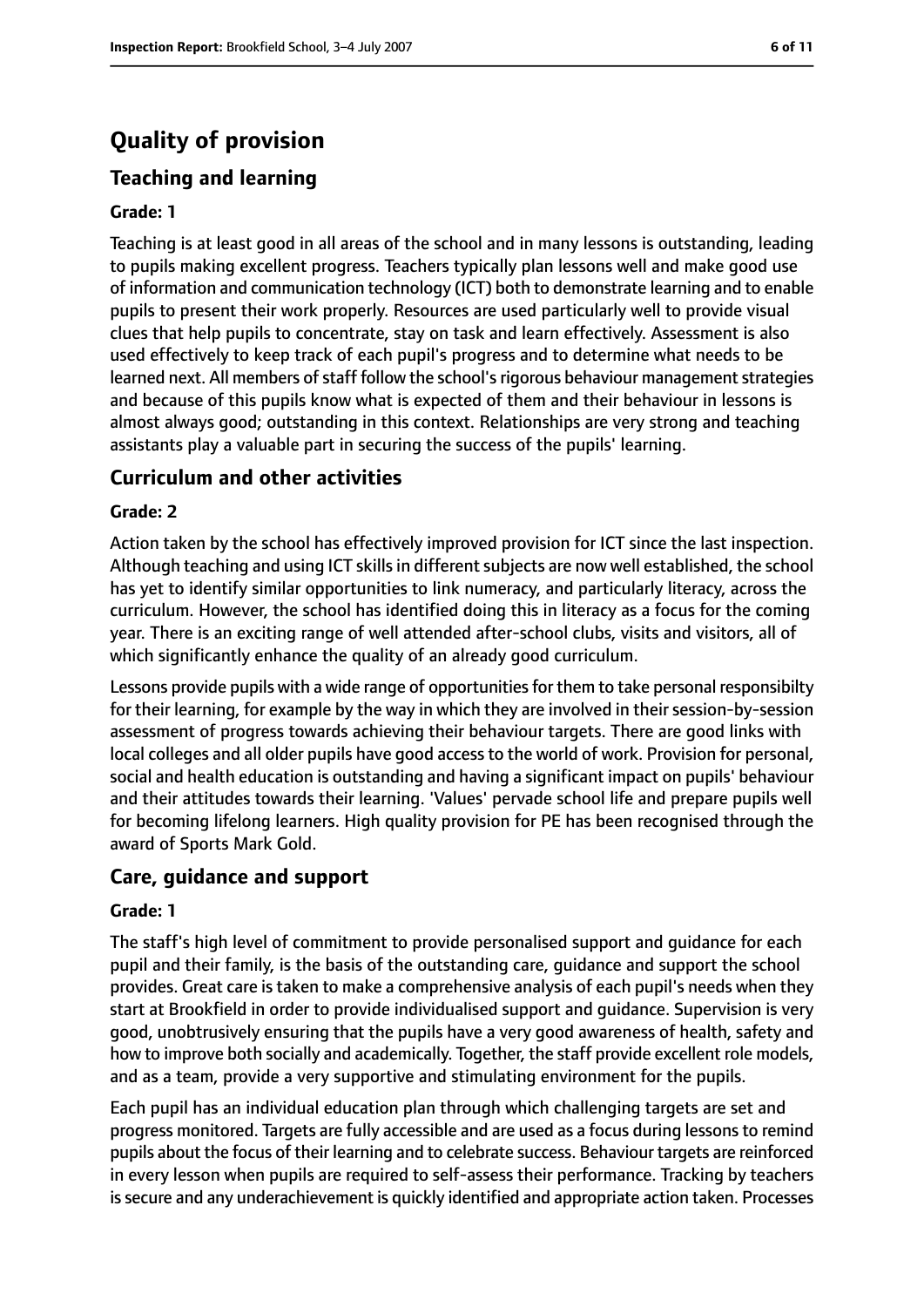for improving behaviour and promoting an anti-bullying culture are excellent. These ensure that pupils feel safe and are fully supported by parents, one of whom wrote, 'The school certainly knows how to deal with the 'special' in special needs.'

Arrangements for safeguarding pupils are robust. The school works closely with a wide range of external services in order to make provision for the full range of needs. The school's learning mentor is providing outstanding support to both pupils and families.

# **Leadership and management**

#### **Grade: 1**

Outstanding leadership and management result in high quality provision for all pupils. The headteacher has a very good view of what needs to be done to raise standards further. Her clear vision for the school is shared by the deputy and by senior managers. They are all committed to making the school the best possible place they can for all its pupils. This has resulted in highly effective procedures being put in place to raise achievement and standards and improve the quality of provision. Pupils of all abilities are carefully supported so that they can achieve as well as possible. Senior managers have made significant improvements recently. The assessment and tracking system, for example, is a key feature in the way the school has improved its ability to monitor individual pupils' progress. Very clear evaluation of the school's strengths and weaknesses has ensured that there is good understanding of what needs to be done next. Although the accommodation for the Arrow Group is poor, use of other resources available to the school is good. Governors are supportive. They take their responsibilities seriously and rigorously ensure that pupils are safe and secure. There has been good improvement since the last inspection.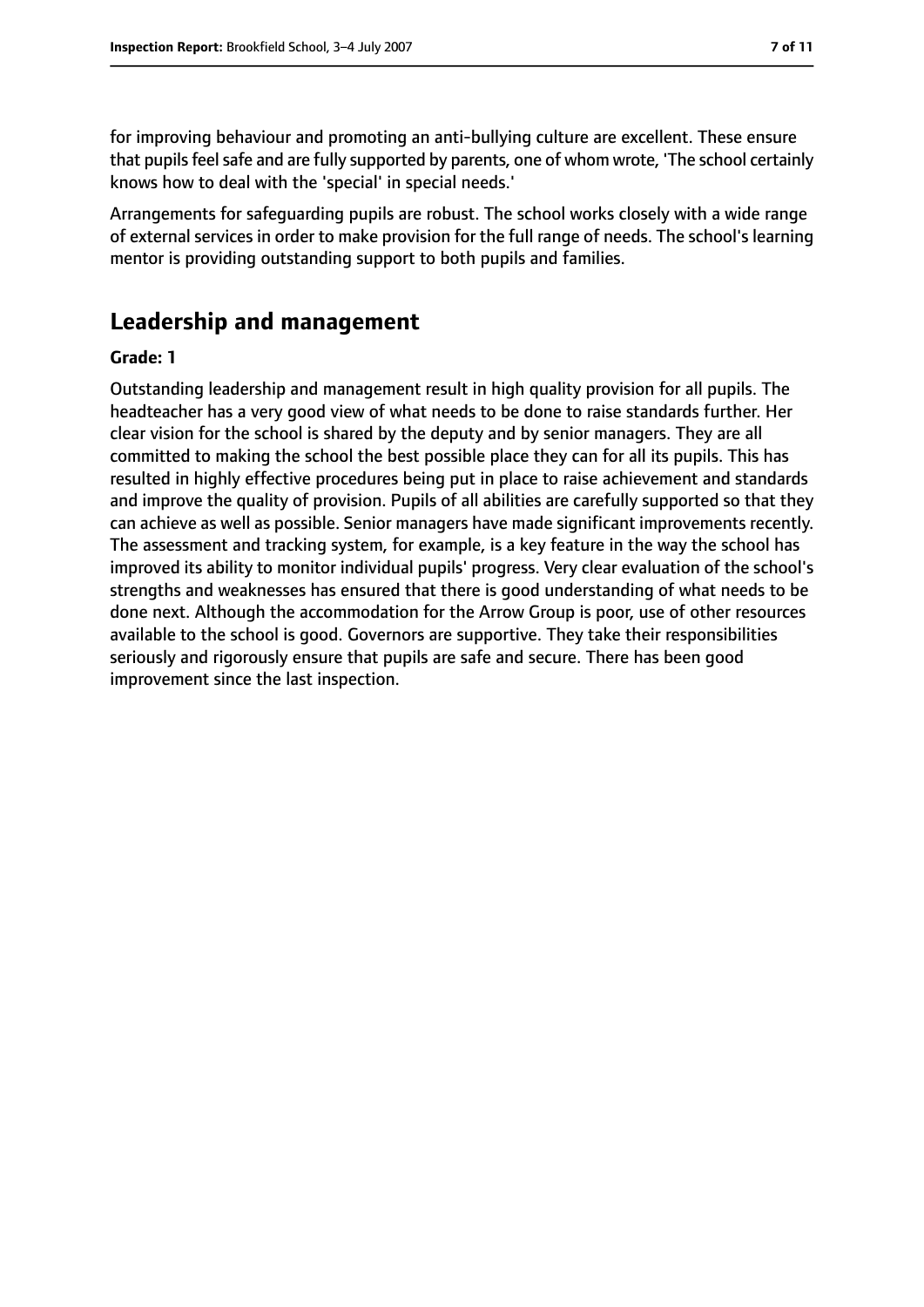**Any complaints about the inspection or the report should be made following the procedures set out in the guidance 'Complaints about school inspection', which is available from Ofsted's website: www.ofsted.gov.uk.**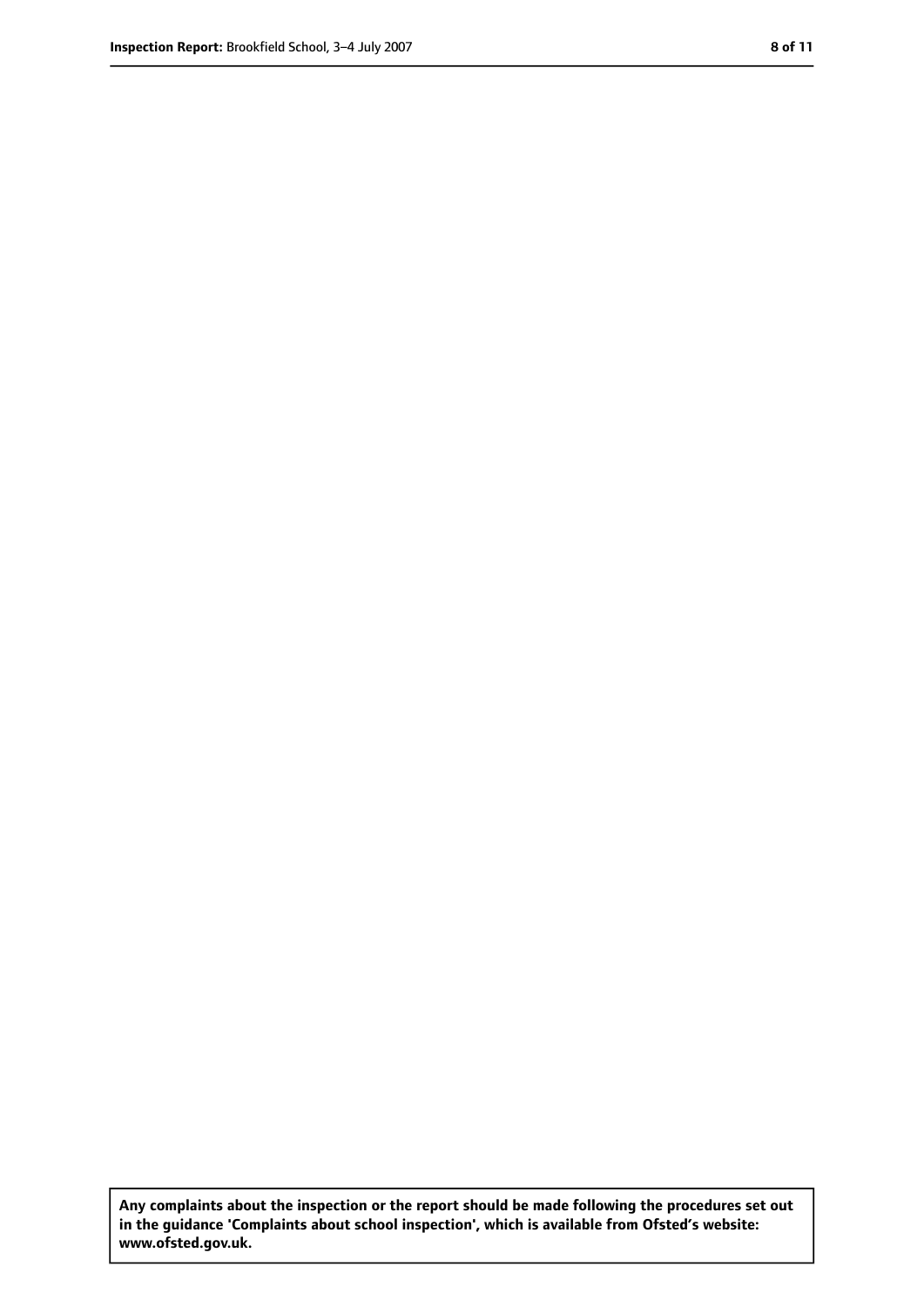# **Inspection judgements**

| Key to judgements: grade 1 is outstanding, grade 2 good, grade 3 satisfactory, and grade 4 | School         |
|--------------------------------------------------------------------------------------------|----------------|
| inadeguate                                                                                 | <b>Overall</b> |

# **Overall effectiveness**

| How effective, efficient and inclusive is the provision of education, integrated<br>care and any extended services in meeting the needs of learners? |     |
|------------------------------------------------------------------------------------------------------------------------------------------------------|-----|
| How well does the school work in partnership with others to promote learners'<br>well-being?                                                         |     |
| The effectiveness of the school's self-evaluation                                                                                                    |     |
| The capacity to make any necessary improvements                                                                                                      |     |
| Effective steps have been taken to promote improvement since the last<br>inspection                                                                  | Yes |

## **Achievement and standards**

| How well do learners achieve?                                                                               |  |
|-------------------------------------------------------------------------------------------------------------|--|
| The standards <sup>1</sup> reached by learners                                                              |  |
| How well learners make progress, taking account of any significant variations between<br>groups of learners |  |
| How well learners with learning difficulties and disabilities make progress                                 |  |

## **Personal development and well-being**

| How good is the overall personal development and well-being of the<br>learners?                                  |  |
|------------------------------------------------------------------------------------------------------------------|--|
| The extent of learners' spiritual, moral, social and cultural development                                        |  |
| The behaviour of learners                                                                                        |  |
| The attendance of learners                                                                                       |  |
| How well learners enjoy their education                                                                          |  |
| The extent to which learners adopt safe practices                                                                |  |
| The extent to which learners adopt healthy lifestyles                                                            |  |
| The extent to which learners make a positive contribution to the community                                       |  |
| How well learners develop workplace and other skills that will contribute to<br>their future economic well-being |  |

## **The quality of provision**

| How effective are teaching and learning in meeting the full range of the<br>learners' needs?          |  |
|-------------------------------------------------------------------------------------------------------|--|
| How well do the curriculum and other activities meet the range of needs<br>and interests of learners? |  |
| How well are learners cared for, quided and supported?                                                |  |

 $^1$  Grade 1 - Exceptionally and consistently high; Grade 2 - Generally above average with none significantly below average; Grade 3 - Broadly average to below average; Grade 4 - Exceptionally low.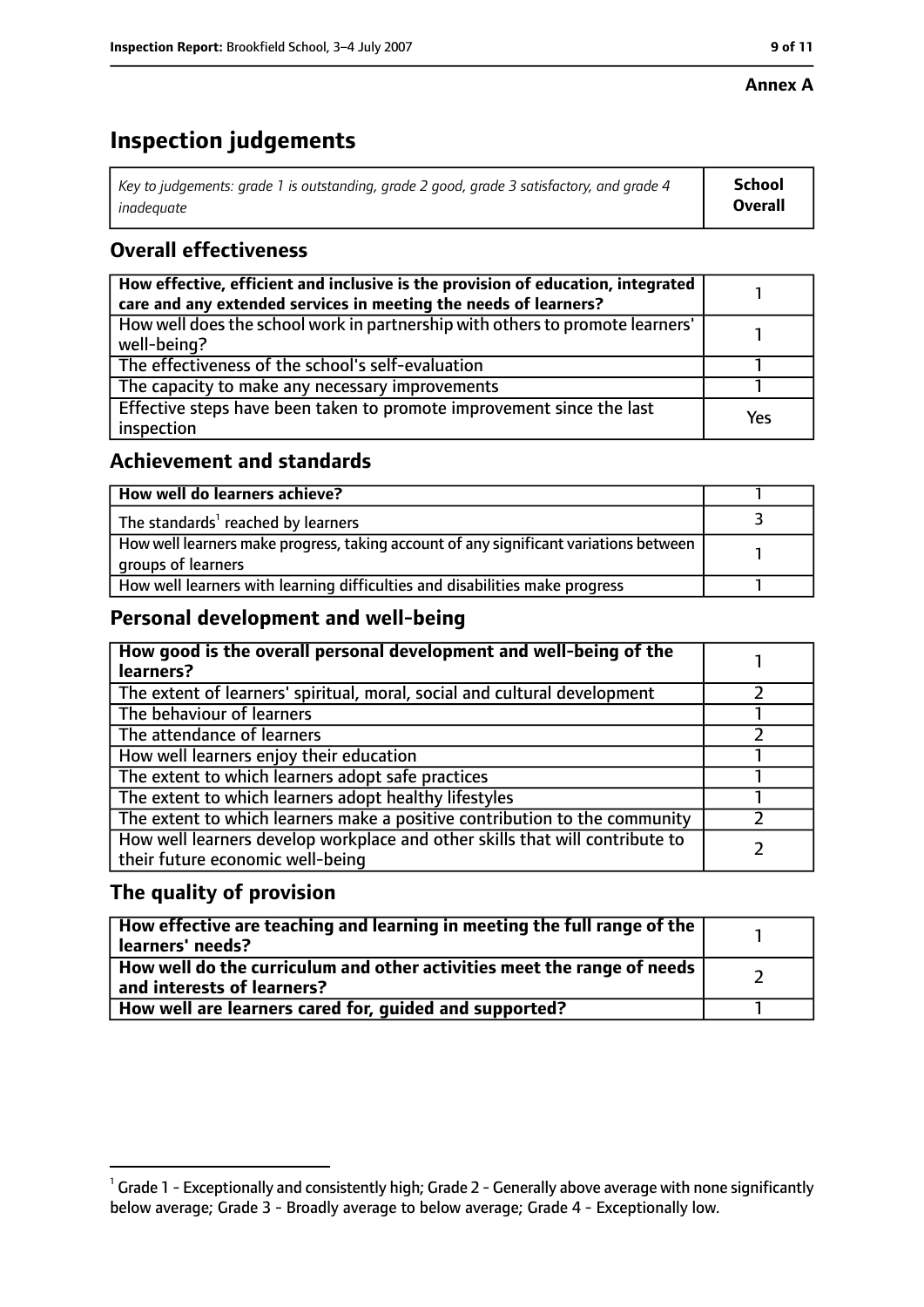# **Leadership and management**

| How effective are leadership and management in raising achievement<br>and supporting all learners?                                              |           |
|-------------------------------------------------------------------------------------------------------------------------------------------------|-----------|
| How effectively leaders and managers at all levels set clear direction leading<br>to improvement and promote high quality of care and education |           |
| How effectively performance is monitored, evaluated and improved to meet<br>challenging targets                                                 |           |
| How well equality of opportunity is promoted and discrimination tackled so<br>that all learners achieve as well as they can                     |           |
| How effectively and efficiently resources, including staff, are deployed to<br>achieve value for money                                          |           |
| The extent to which governors and other supervisory boards discharge their<br>responsibilities                                                  |           |
| Do procedures for safequarding learners meet current government<br>requirements?                                                                | Yes       |
| Does this school require special measures?                                                                                                      | <b>No</b> |
| Does this school require a notice to improve?                                                                                                   | No        |